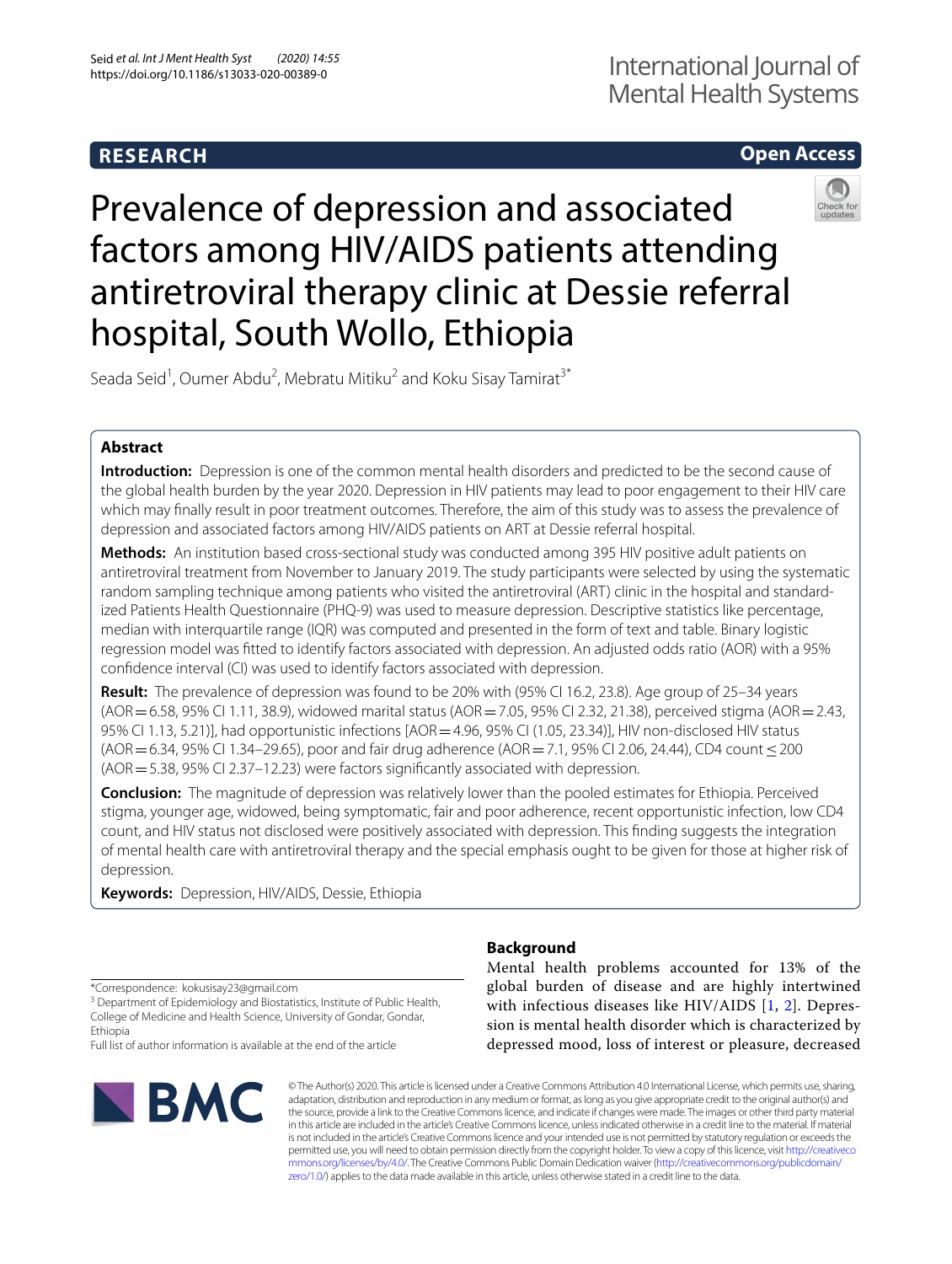energy, feelings of guilt or low self-worth, disturbed sleep or appetite and poor concentration [[3,](#page-6-2) [4](#page-6-3)]. Currently, an estimated 350 million peoples are afected by depression worldwide and predicted to be the second most important cause of the global disease burden by the year 2020  $[3, 4]$  $[3, 4]$  $[3, 4]$  $[3, 4]$ . However, in low- and middleincome countries treatment and support services for depression are often absent or underdeveloped. An estimated 76–85% of people sufering from mental disorders in these countries lack access to the treatment they need.

According to the global HIV/AIDS 2017 report, 36.7 million people were estimated to live with HIV/ AIDS. About two-thirds of the HIV infected people in the world were located in sub-Saharan Africa and around 43% of new cases were in Eastern and Southern Africa including Ethiopia [[5\]](#page-6-4). Ethiopia is one of the sub-Saharan countries highly afected by HIV, though the prevalence decreased from 1.5% in 2011 to 1.16% in 2017, it is still a great public health problem [[6,](#page-6-5) [7\]](#page-6-6). Due stigmatizing nature of the disease depressive disorder was three times higher among HIV infected individuals, the lifetime prevalence of depression range from 22 to 45% [[8](#page-6-7), [9\]](#page-6-8) compared to those HIV negative which is 3 to 17% [[10](#page-6-9)]. Depression associated with different unfavorable health outcomes among HIVAIDS patients like, increased suicidal attempt, hopelessness, poor drug adherence, fast disease progression, drug resistance, treatment failure and decreased quality of life of patients. This may lead to hospitalization and the increasing cost of medical care.

Depression among HIV patients is related to a combination of clinical and socio-demographic factors. Some of clinical factors might be relatively unique to HIV patient, such as AIDS-related stigma [\[11](#page-6-10)], compromised immune status (low CD4 counts) and opportunistic infections [[12\]](#page-6-11); on the other hand socio-demographic factors including gender, low educational level and unemployment have been associated with depression in both HIV negative and positive populations [[13](#page-6-12)].

However, most health professionals fail to recognize depression and other mental problems among HIV/AIDS patients due to lack of regular screening and integrated services. There are limited studies that assessed the magnitude and predictors of depression among HIV patients. Moreover, the available didn't address important clinical characteristics that might be associated with depression.

Therefore, this study aimed to assess the prevalence and associated factors of depression among HIV/AIDS patients. Findings from this study could help clinicians for appropriate patient management. In addition, it could be also useful as entry point for the integration of mental health care services with antiretroviral treatment.

## **Methods**

### **Study design, setting and period**

An institution-based cross-sectional study was conducted from November to January, 2019, at Dessie referral hospital. The hospital is found in the Amhara region located 401 km far from Addis Ababa, the capital city of Ethiopia. The hospital is serving more than fve million people of the town and nearby districts. In addition to the general services, the hospital also provides antiretroviral therapy services for more than 6, 763 HIV/AIDS (6279 adults and 484 pediatric) patients since the service started.

## **Population and samples**

Patients aged 18 years and above and took ART treatment for at least 6 months and attending ART clinic during the data collection period were the study population.

The sample size was determined by using single proportion formula with the assumptions of prevalence (P) of depression among HIVAIDS positive adults (38.94%) obtained from a study conducted in Debrebrhan [[14](#page-6-13)] hospital, 95% confdence level, margin of error 5%, and 10% non-response rate and the fnal sample size became 403. Finally, the study participants selected by using systematic random sampling technique among ART clinic visitors.

## **Data collection procedure**

Before initiation of the data collection process questionnaire was prepared in English by reviewing diferent literatures then translated to local language Amharic to keep its consistencies. The data collection tool has socio demographic, clinical, stigma, psychosocial and depression measurement questions. Depression was measured using the nine-item standardized Patient Health Questionnaire (PHQ-9) depressive symptoms scale. It has a Likert scale with the following response options:  $0 = not$ at all,  $1=$  several days,  $2=$  more than half the days, and  $3 =$ nearly every day. It has  $0-27$  scoring as minimal (1–4), mild (5–9), moderate (10–14), moderately severe  $(15–19)$  and severe depressive symptoms  $(20–27)$ . This is one of the most widely used scales and has been also used in Ethiopia, it is reliable, valid, sensitive and specifc to measure depression [[15\]](#page-6-14).

Data were collected by interview administered questionnaire to recall for depressive symptoms within 2 weeks, other socio-demographic and clinical characteristics harvested through patient document review. To ensure the validity of the study pretest of the tool and 2 days training was given for two data collectors and one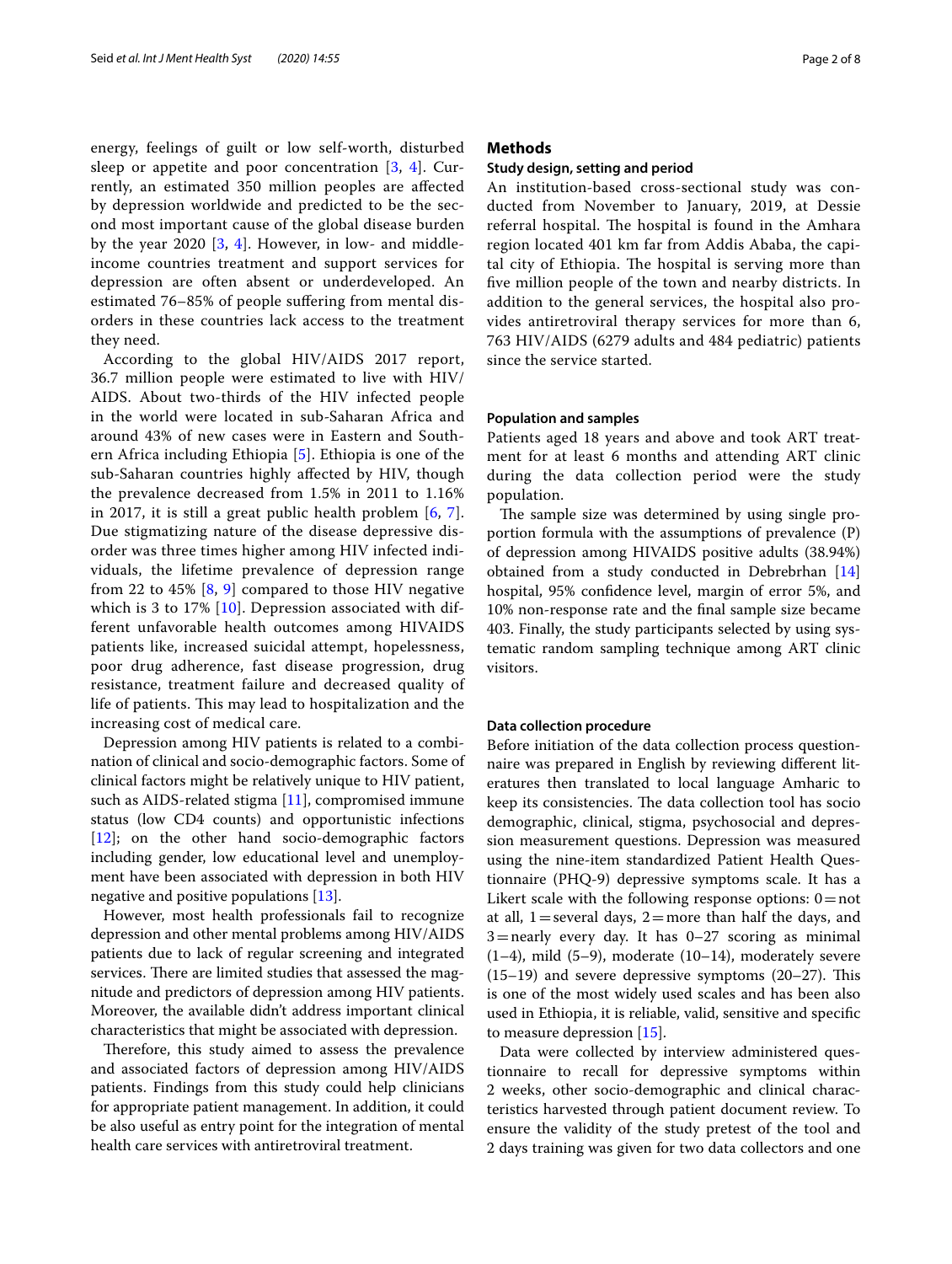supervisor about the objective of the study and how to make and interview with HIV/AIDS patients.

Depression: Participants who were interviewed and scored fve and above using patient health questioner 9 (PHQ-9) were considered as depressed [[15](#page-6-14)].

Good adherence: If the average adherence level (95% or more adherence = missing  $\leq$  2 doses of 30 doses or  $\leq$  3 doses of 60 doses) and try to assess by asking the missed doses with in the past 3 days, within 1 week and within 1 month [[16\]](#page-6-15).

Fair adherence : (85–94% or 4–8 doses missed per month) [[16\]](#page-6-15).

Poor adherence: (less than 85% or  $\geq$  9 doses missed per month) [[16\]](#page-6-15).

Perceived stigma: Participants who scored above the median score≥24 were perceived stigma and who scored below the median score  $\left( < 24 \right)$  were not perceived stigma measured by using the HIV stigma scale [[17](#page-6-16)].

Social support: The OSS-3 scores ranged from 3 to 14 with a score of  $3-8=$  poor support;  $9-11=$ moderate support; and  $12-14$  = strong support [[18\]](#page-6-17).

Body Mass Index: based on Nutritional assessment classification underweight < 18.5  $kg/m2$ , Normal = 18.5– 24.9 kg/m2, over weight  $\geq$  25 kg/m2 [\[19](#page-6-18)].

### **Data processing and analysis**

The data was cleaned and entered into Epi info version 7 then exported to STATA Version 14 for data management and analysis. Descriptive statistics like percentage, median (IQR) were used to summarize socio-demographic and clinical characteristics and presented in the form of text, table and graphs. Binary logistic regression model was ftted to identify factors associated with depression on HIV/AIDS patients. Crude and adjusted odds ratio with 95% CI computed to see the presence and strength of association between independent variables and depression. Variables having a p-value of 0.05 and less in the multivariable logistic model considered as signifcantly associated with depression. Model ftness was checked by using Hosmer and Lemeshow goodness of ft test.

## **Ethical consideration**

Ethical clearance was obtained from the University of Gondar College of medicine and health sciences ethical review committee before data collection process. An official permission letter was also written to Dessie referral hospital. Respondents were informed about the purpose of the study and verbal consent was obtained from each respondent. Moreover, all the study participants were informed that they have a full right to decline from the study and they were also assured for an attainment of confdentiality for the information obtained from them. Patients who had depression during data collection were linked to psychiatry clinic for further treatment and intervention.

## **Results**

#### **Socio demographic characteristics**

In this study, a total of 395 HIV/AIDS patients were included with the response rate of 93.5%. The median age of the respondents was 38 [interquartile range (IQR): 10] years and about 46.9% aged between 35 and 44 years. Two hundred forty-two (61.3%) of participants were females, 43.3% were married and about 52.9% had no formal education. Most of the respondents 357 (90.4%) were urban dwellers and similarly 80.3% were living with their families (Table [1\)](#page-3-0).

### **Clinical characteristics of the respondents**

The majority  $(88.4%)$  of the respondents were on first line ART regimen, of which TDF-3TC-EFV (34.7%) and AZT-3TC-NVP (22%) regimens were commonly used combinations. The majority (83.5%) of the respondents were at recent WHO clinical stage I, of whom most  $(81.3%)$  of them had CD4 count of > 200 cells/mm<sup>3</sup> and about (92.2%) patients had been on ART for more than 12 months. Regarding to ART adherence, the majority (92.4%) of the participants had a good drug adherence, 91.9% had disclosed their HIV status and 45.3% have faced stigma (Table [2](#page-4-0)).

### **Prevalence of depression**

The prevalence of depression was found to be 20% with (95% CI 16.2, 23.8). Regarding to the severity of depression, 51.9%, 39.2%, 7.6% and 1.3% had mild, moderate, moderately sever and severe depression, respectively. The prevalence of depression among male and female patients was found to be 18.3% and 21.07%, respectively.

## **Factors associated with depression**

In the multivariable logistic regression analysis, age group of 25–34 year, widowed marital status, perceived stigma, CD4 count  $\leq$  200 cells/mm<sup>3</sup>, symptomatic patients (WHO stage II and above), non-disclosed HIV status, recent opportunistic infections and fair and poor drug adherence were signifcantly associated with depression.

As a result, those participants who were widowed and age group of 25–34 year, the odds of depression was 7.05  $(AOR = 7.05, 95\% \text{ CI } 2.32, 21.38)$  and 6.58  $(AOR = 6.58, 1.35)$ 95% CI 1.11, 38.95) times higher compared single ones and those of older than 55 year, respectively. Similarly, symptomatic patients and those with CD4 count  $\leq$  200, the odds of depression was  $2.51$  [AOR =  $2.51$ , 95% CI  $(1.38, 4.56)$ ] and  $5.94$  [AOR = 5.94, 95% CI (2.68, 13.62)] times higher compared to those who were clinically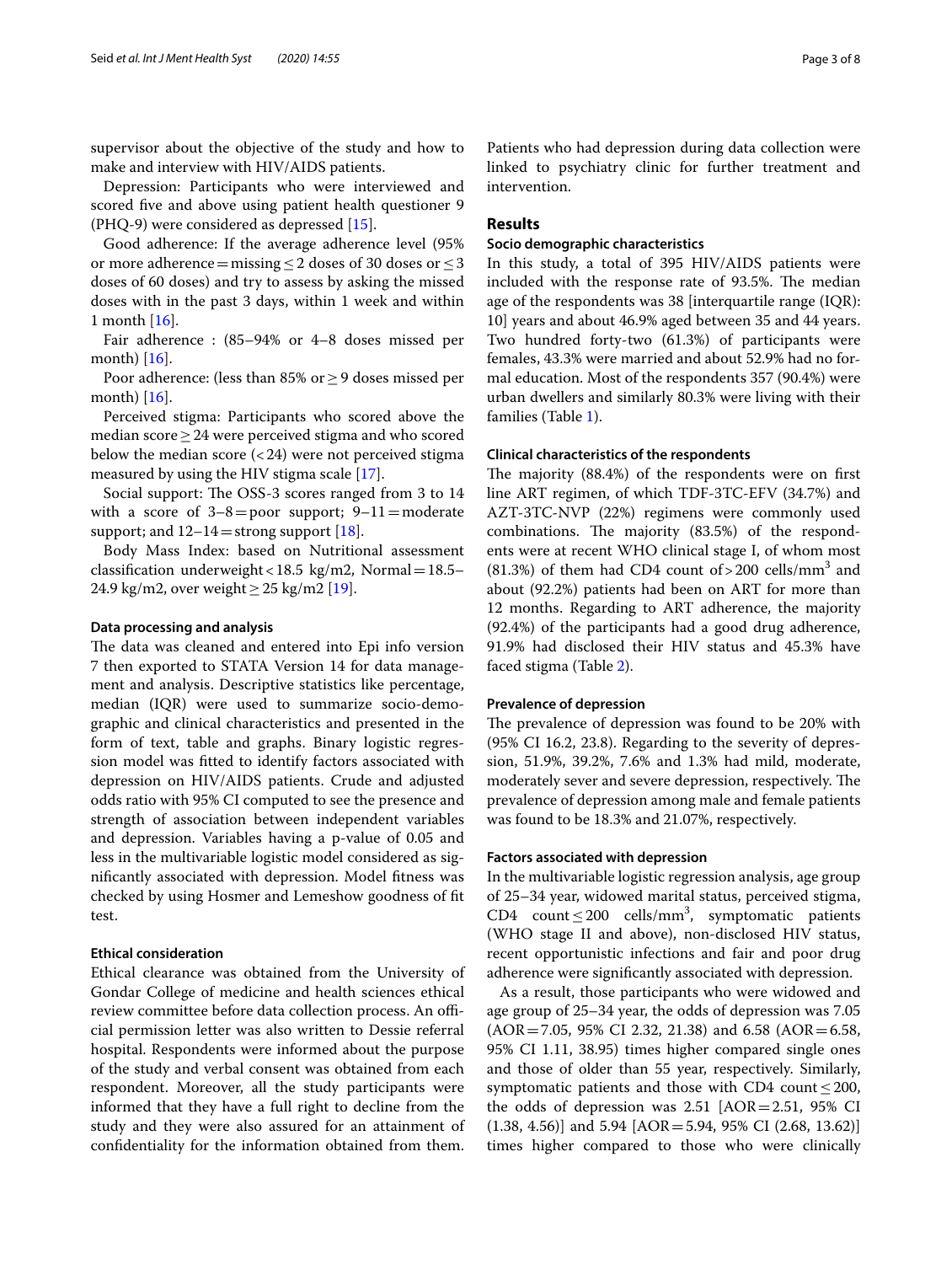| <b>Characteristics</b> | Category             | Frequency(n) | Percentage (%) |
|------------------------|----------------------|--------------|----------------|
| Age                    | $18 - 24$<br>13      |              | 3.3            |
|                        | $25 - 34$            | 114          | 28.8           |
|                        | $35 - 44$            | 182          | 46.1           |
|                        | $45 - 54$            | 58           | 14.6           |
|                        | $\geq$ 55            | 28           | $\overline{7}$ |
| Sex                    | Male                 | 153          | 38.7           |
|                        | Female               | 242          | 61.3           |
| Residence              | Urban                | 357          | 90.4           |
|                        | Rural                | 38           | 9.6            |
| Marital status         | Married              | 176          | 44.5           |
|                        | Single               | 74           | 18.7           |
|                        | Divorced             | 60           | 15.3           |
|                        | Widowed              | 85           | 21.5           |
| Level of education     | No formal education  | 209          | 52.9           |
|                        | Primary school       | 93           | 23.5           |
|                        | Secondary school     | 60           | 15.2           |
|                        | Diploma and above    | 33           | 8.3            |
| Occupation             | Unemployed           | 18           | 4.5            |
|                        | Government employed  | 69           | 17.5           |
|                        | Housewife            | 144          | 36.5           |
|                        | Daily laborer        | 99           | 25.1           |
|                        | Merchant             | 37           | 9.3            |
|                        | Farmers              | 28           | 7.1            |
| Income in ETB          | < 2000               | 234          | 59.2           |
|                        | $\geq$ 2000          | 161          | 40.8           |
| With whom you live     | Rented accommodation | 186          | 47.1           |
|                        | Own home             | 209          | 52.9           |

<span id="page-3-0"></span>**Table 1 Socio demographic characteristics of HIV positive patients in Dessie referral hospital, South Wollo, Ethiopia (n=395)**

stable and had higher CD4 count, respectively. Likewise, patients who experienced stigma and didn't disclosed their HIV status, the odds of depression was 2.28 [AOR=2.28, 95% CI (1.12, 4.94)] and 5.38 [AOR=5.38, 95% CI (1.083, 26.73)] times higher compared to their counter parts. Recent opportunistic infections also associated with 5.18 times higher odds of depression compared to those who had no such history  $[AOR = 5.18]$ , 95% CI (1.12, 24.55)]. Furthermore, those who had fair and poor drug adherence, the odds of depression was six times higher compared to those good adherence  $[AOR = 5.96, 95\% \text{ CI } (1.74, 20.52)]$  (Table [3\)](#page-5-0).

## **Discussion**

This study showed that the prevalence of depression was  $20\%$  with 95% CI (16.2, 23.8). This finding is higher than studies done in Ethiopia in diferent places Debremarkos (11.7%) [\[11](#page-6-10)] and Axum (14.6%) [\[20](#page-6-19)]. On the other hand this fnding is lower than studies done in other parts of Ethiopia, which ranged from 38.4% to 76.7% [[14,](#page-6-13) [21](#page-6-20)[–29](#page-6-21)]. The prevalence of depression in this study is similarly lower when compared to a systematic review and metaanalysis of east Africa studies (38%) [\[30](#page-6-22)], and another pooled estimates in Ethiopia (36.65%) [[31](#page-7-0)] and a systemic review in China  $60\%$  [[32\]](#page-7-1). This discrepancy might be due to the variation in sample size, the population being studied, the study period, inclusion criteria and measurement tools used to assess depression. For instance in the study done in Bahirdar depression was measured using the hospital anxiety and depression scale (HADS), whereas a study conducted in Tigray depression was measured by using the 21 items Hamilton's depression scale Questionnaire. In addition, most of our study participants were clinically stable and most took ART for at least 6 months where immunological recovery achieved.

This study showed that the odds of depression was higher among younger age group patients compared to elders. This could be due to the fact that HIV/AIDS is stigmatizing disease that afects psychosocial wellbeing of patients. Similarly, this study also revealed that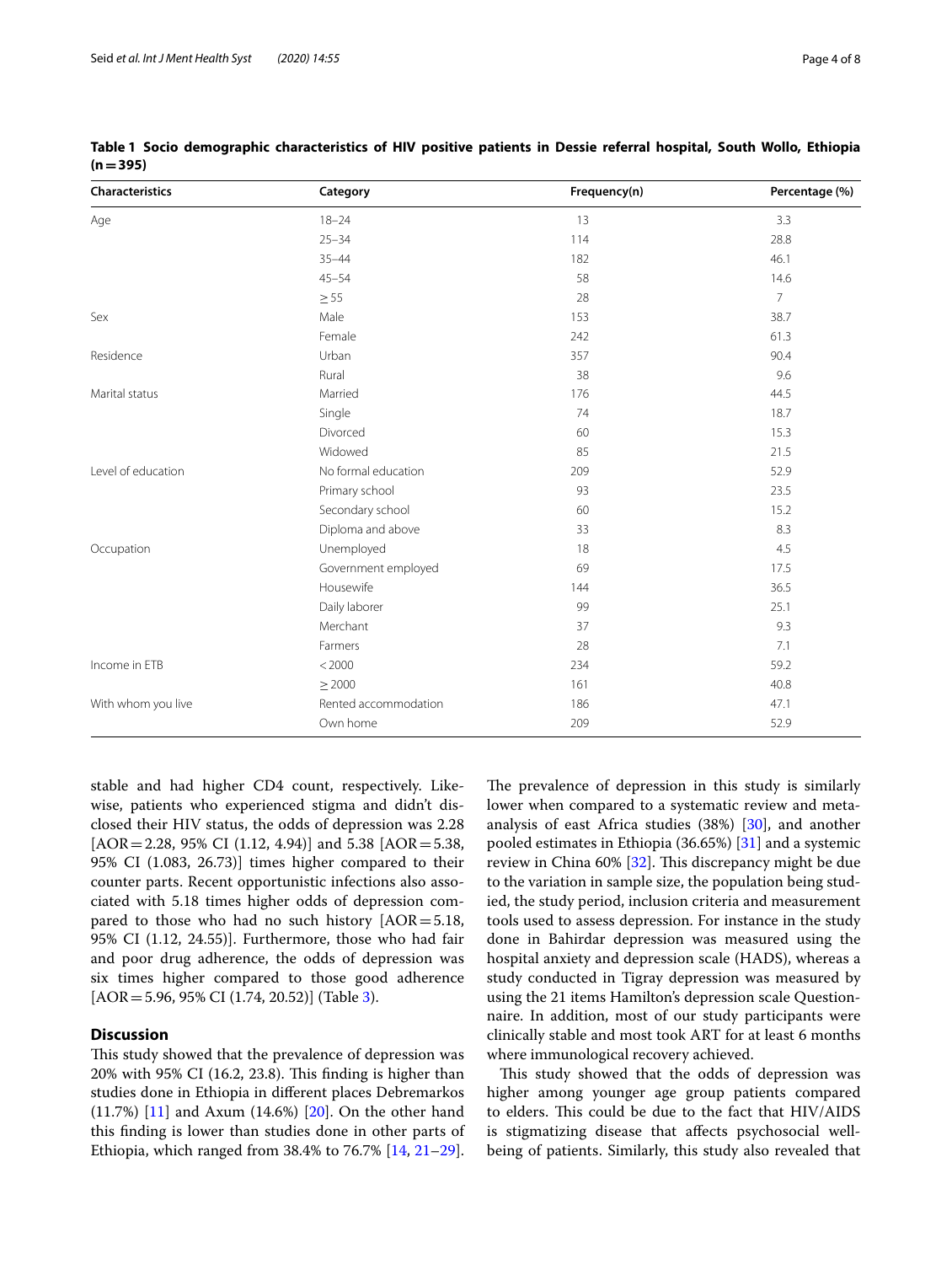| <b>Characteristics</b>           | Category           | Frequency (n) | Percentage (%) |
|----------------------------------|--------------------|---------------|----------------|
| ART regimen                      | First line         | 349           | 88.4           |
|                                  | Second line        | 46            | 11.6           |
| Duration since known to have HIV | $\leq$ 12          | 24            | 6.1            |
|                                  | $>12$              | 371           | 93.9           |
| Recent CD4 count                 | $\leq 200$         | 74            | 18.7           |
|                                  | >200               | 321           | 81.3           |
| Recent viral load                | Not detected       | 279           | 70.6           |
|                                  | Up to 999          | 31            | 7.9            |
|                                  | > 1000             | 85            | 21.5           |
| Hgb level                        | < 12               | 55            | 13.9           |
|                                  | $\geq$ 12          | 340           | 86.1           |
| WHOT stage                       | Stage I            | 330           | 83.5           |
|                                  | Stage II and above | 37            | 9.4            |
|                                  | Stage III          | 23            | 5.8            |
|                                  | Stage IV           | 5             | 1.3            |
| Recent adherence to HHART        | Good               | 365           | 92.4           |
|                                  | Fair and poor      | 30            | 7.6            |
| Opportunistic infections         | Yes                | 31            | 7.8            |
|                                  | <b>No</b>          | 364           | 92.2           |
| Recent hospitalization           | Yes                | 21            | 5.3            |
|                                  | No                 | 364           | 94.7           |
| Stigma                           | Yes                | 179           | 45.3           |
|                                  | No                 | 216           | 54.7           |
| Disclosed HIV status             | Yes                | 374           | 94.7           |
|                                  | No                 | 21            | 5.3            |
| Cigarette smoking                | Yes                | 6             | 1.5            |
|                                  | No                 | 389           | 98.5           |
| Khat chewing                     | Yes                | 38            | 9.6            |
|                                  | No                 | 357           | 90.4           |
| Alcohol intake                   | Yes                | 17            | 4.3            |
|                                  | No                 | 378           | 95.7           |
| Suicidal ideation                | Yes                | 32            | 8.1            |
|                                  | No                 | 363           | 91.9           |
| Suicidal attempt                 | Yes                | 6             | 1.5            |
|                                  | No                 | 389           | 98.5           |
| Social support                   | Poor               | 223           | 56.4           |
|                                  | Moderate           | 158           | 40             |
|                                  | Strong             | 14            | 3.5            |

<span id="page-4-0"></span>**Table 2 Clinical and behavioral characteristics of study participants at Dessie referral hospital, South Wollo, Ethiopia, 2019 (n=395)**

widowed marital status was associated with increased occurrence of depression compared to those married. This finding was supported by previous studies in Ethiopia (16). Death of marital partner and loved one associated with pathological grief and bereavement leads to sadness and loneliness that could increase depression [[33\]](#page-7-2).

Perceived stigma associated with increased occurrence of depression compared to those who didn't experience stigma. This result is consistent with those of previous studies done in Ethiopia [[22](#page-6-23), [24–](#page-6-24)[26,](#page-6-25) [29](#page-6-21)] and Uganda [\[13](#page-6-12)]. Perceived stigma go along with low self-image, social isolation and ultimately steered to develop psychological distress and depression [[34\]](#page-7-3).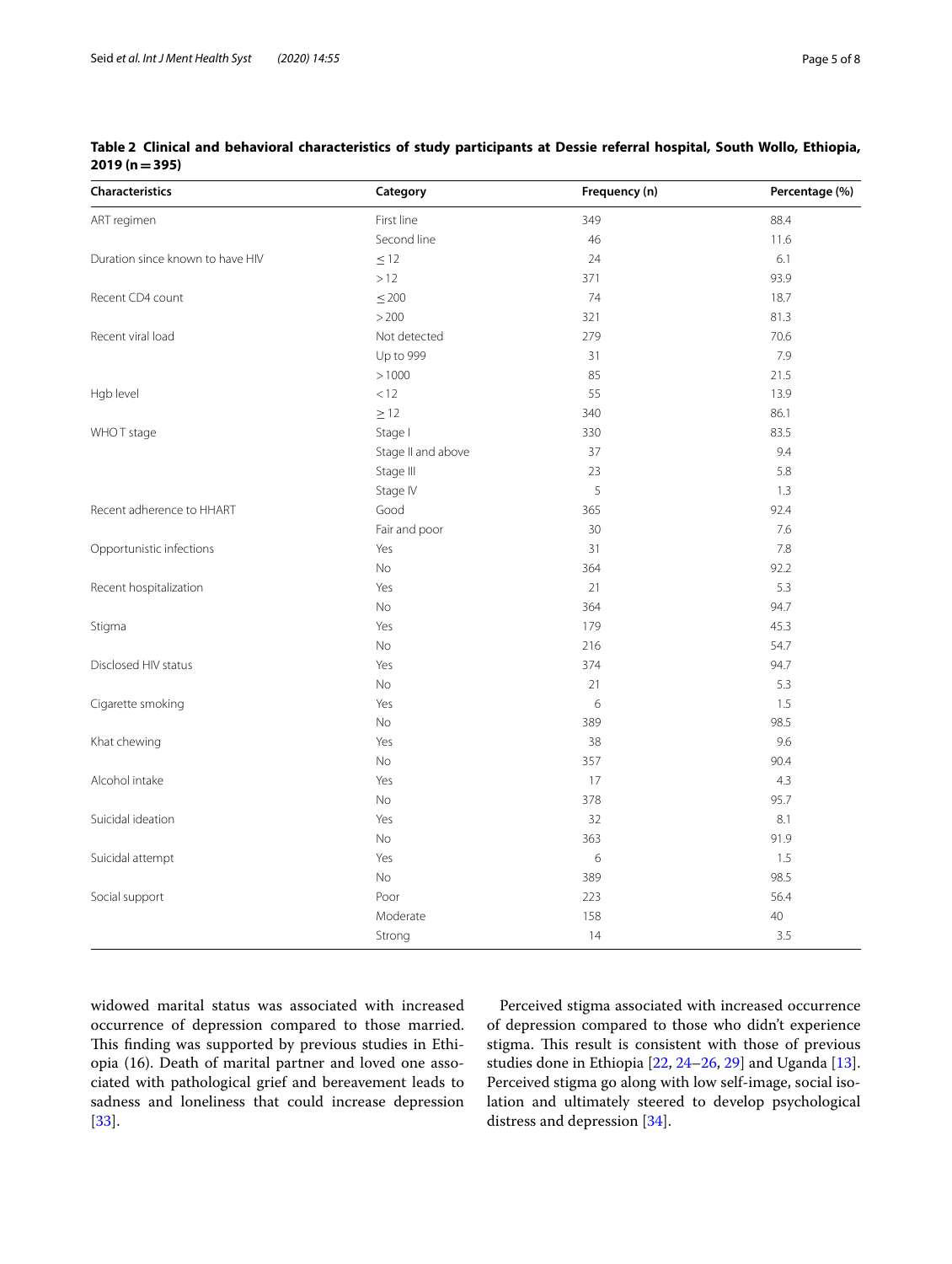<span id="page-5-0"></span>**Table 3 Factors associated with depression among HIV/ AIDS patients on ART at Dessie referral hospital, South Wollo, Ethiopia, 2019 (n=395)**

| Category                | Depression     |     | COR (95% CI)        | AOR (95% CI)         |
|-------------------------|----------------|-----|---------------------|----------------------|
|                         | Yes            | No  |                     |                      |
| Age                     |                |     |                     |                      |
| $18 - 24$               | 5              | 8   | 2.29 (.412, 13.98)  | 1.53 (0.1, 22.66)    |
| $25 - 34$               | 37             | 77  | 1.76 (1.12, 13.96)  | 6.58 (1.11, 38.95) * |
| $35 - 44$               | 25             | 157 | 0.58(0.43, 5.44)    | 1.35 (.251, 7.27)    |
| $45 - 54$               | 6              | 52  | 0.42(0.22, 4.08)    | 1.01 (.144, 7.17)    |
| $\geq 55$               | 6              | 22  | 1                   | 1                    |
| Marital status          |                |     |                     |                      |
| Married                 | 9              | 167 | 1                   | 1                    |
| Single                  | 20             | 54  | 6.87 (2.95, 15.99)  | 3.33 (0.98, 18.9.4)  |
| Divorced                | 8              | 52  | 2.86 (1.05, 7.78)   | 0.766(0.22, 2.66)    |
| Widowed                 | 42             | 43  | 18.12 (8.19-40.10)  | 7.05 (2.32, 21.38) * |
| Perceived stigma        |                |     |                     |                      |
| Yes                     | 50             | 129 | 2.45 (1.502, 4.16)  | $2.43(1.13, 5.21)$ * |
| No                      | 29             | 187 | 1                   | 1                    |
| Suicidal ideation       |                |     |                     |                      |
| Yes                     | 23             | 13  | 9.57 (4.58, 20.01)  | 4.33 (0.98, 16.28)   |
| <b>No</b>               | 56             | 303 | 1                   | 1                    |
| Adherence               |                |     |                     |                      |
| Fair and poor           | 22             | 8   | 14.86 (6.31, 35.01) | 7.1 (2.14, 24.44) *  |
| Good                    | 57             | 308 | 1                   | 1                    |
| Opportunistic infection |                |     |                     |                      |
| Yes                     | 18             | 13  | 6.88 (3.20, 14.77)  | 4.96 (1.05, 23.34) * |
| N <sub>o</sub>          | 61             | 303 | 1                   | 1                    |
| Recent hospitalization  |                |     |                     |                      |
| Yes                     | 15             | 6   | 12.11 (4.52, 32.4)  | 1.63 (0.27, 9.55)    |
| <b>No</b>               | 64             | 310 | 1                   | 1                    |
| Disclosure              |                |     |                     |                      |
| No                      | 15             | 6   | 12.11 (4.52, 32.4)  | 6.34 (1.36, 29.65) * |
| Yes                     | 64             | 310 | 1                   | 1                    |
| Social support          |                |     |                     |                      |
| Poor                    | 56             | 167 | 2.01 (.44, 9.27)    | 0.67(0.07, 6.43)     |
| Moderate                | 21             | 137 | 0.92(0.19, 4.4)     | 0.34(0.03, 3.33)     |
| Strong                  | $\overline{2}$ | 12  | 1                   | 1                    |
| WHOT stage              |                |     |                     |                      |
| Stage I                 | 55             | 275 | 1                   | 1                    |
| Stage II and<br>above   | 24             | 41  | 2.93 (1.64, 5.24)   | $0.84$ (.26, 2.63) * |
| Recent CD4 count        |                |     |                     |                      |
| $\leq 200$              | 37             | 37  | 6.64 (3.79, 11.62)  | 5.38 (2.37, 12.23) * |
| >200                    | 42             | 279 | 1                   | 1                    |

\* Show a p-value less than 0.05

Immunocompromised condition refected by low CD4 count and those who are symptomatic were associated depression occurrence compared to those clinically stable and had high CD4 count. This result is consistent with studies done in Hawassa, Ethiopia [[26\]](#page-6-25) and Malawi [[35\]](#page-7-4). Similarly, a study conducted in Uganda showed that CD4 count>200 was associated with lower occurrence of depression (protective) [[13](#page-6-12)]. Similarly a study conducted in Ethiopia Yekatit 12 hospital [[28\]](#page-6-26) showed that CD4 count<250 was associated with depression and similar fnding in Cameron showed that CD4 count<100 was associated with high depression  $[6]$  $[6]$ . Besides systematic review done in Greece showed that symptomatic patients were more depressed than non-symptomatic patients [[36\]](#page-7-5).

In addition, this study also showed that recent opportunistic infections were associated with increased occurrence of depression. Opportunistic infections often associated with hospitalization and diminished functional status which could afect patient's psychosocial and economic conditions. This result is in agreement with a study done in Alert hospital, Ethiopia [\[25](#page-6-27)].

Moreover, patient who were not strictly adherent to their antiretroviral medication were more depressed than those in good adherence. Poor adherence may cause instable clinical condition and loosen patient-physician relationship, ultimately leads to diminished concentration, and feelings of worthlessness and disrupt selfmanagement activities. However, due the cross-sectional nature of the study poor adherence might be the result of depression which is the limitation of the study and difficult to establish cause-effect relationship. This finding is in agreement with a study done in Ethiopia [\[25](#page-6-27), [12,](#page-6-11) [20](#page-6-19), [28,](#page-6-26) [29\]](#page-6-21) and Korea [[37\]](#page-7-6).

Furthermore, non-disclosed HIV status was associated with increased depression occurrence compared to those who disclosed their HIV status. This result is consistent with a study done in Dilla, Ethiopia [\[38](#page-7-7)].

This study had strengths of assessing the burden of mental health problems among HIV/AIDS which could be helpful for program consideration and service integration. However, institutional and cross-sectional nature of the study may limit the cause and efect and afect representativeness of the fndings. In addition, there may be recall bias from respondents.

## **Conclusion**

The magnitude of depression was relatively lower than pooled estimates of Ethiopia. Perceived stigma, widowed marital status, being symptomatic, fair and poor adherence, recent opportunistic infection, low CD4 count and non-disclosed HIV status were associated with depression. This finding suggests that depression is a huge problem on HIV patients. Thus integrating mental health care with antiretroviral therapy might be helpful. Special emphasis ought to be given for those at higher risk of depression.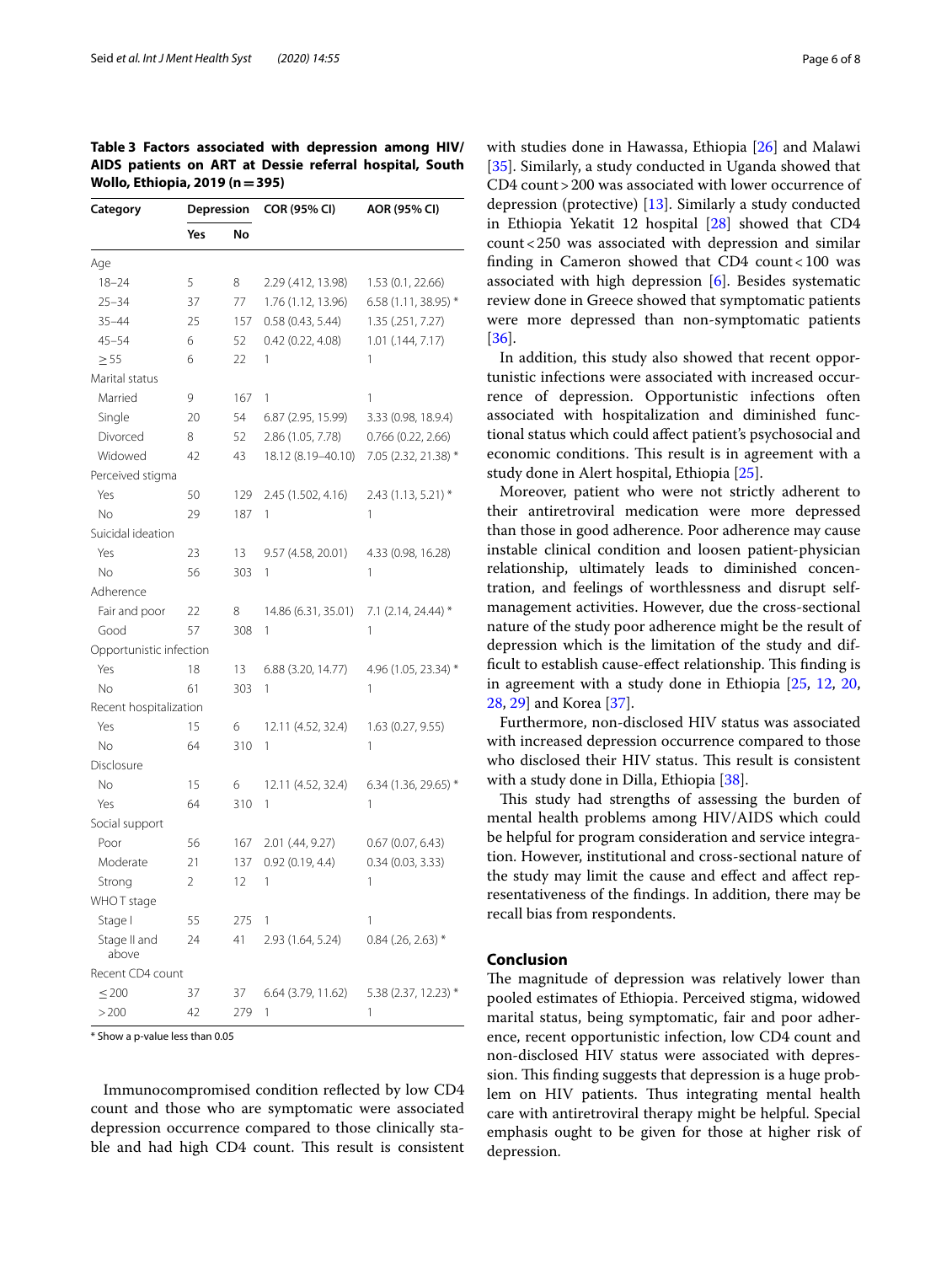#### **Abbreviations**

AIDS: Acquired Immunodefciency Syndrome; AOR: Adjusted odds ratio; ART : Antiretroviral therapy; ARVs: Anti Retro Virus; BMI: Body Mass Index; CD4: Cluster of cell Diferentiation 4; CI: Confdence interval; COR: Crude Odds Ratio; FMOH: Federal Ministry of Health; HAAR: Highly Active Anti Retro Viral Therapy; HIV: Human immunodefciency virus; IQR: Inter quartile range; NACP: National Acquired immunodefciency Syndrome Control Program; OI: Opportunistic infections; PHQ-9: Patients Health Questionnaire; PLWHA: People living with HIV; UNAIDS: United Nations Program on Acquired Immune Deficiency Syndrome; WHO: World Health Organization.

#### **Acknowledgements**

We would like to thank data collectors, supervisors and study participants for their collaboration and contribution of the study. Finally, we would like to thank all who directly or indirectly supported us.

#### **Authors' contributions**

SS, OA, MM, and KST conceived the study, involved in the study design, data collection and analysis, drafted the manuscript and critically reviewed the manuscript. All authors read and approved the fnal manuscript.

#### **Funding**

We received funding from Amhara regional health bureau.

### **Availability of data and materials**

The datasets used during the current study is available from the corresponding author on reasonable request.

#### **Ethics approval and consent to participate**

Ethical clearance was obtained from University of Gondar College of medicine and Health Science School of medicine ethical review committee before data collection process. An official letter was written to Dessie referral Hospital. Respondents were informed about the objective and purpose of the study and verbal consent was obtained from each respondent. Moreover, all the study participants were informed that they have a full right to participate or decline from the study and they were assured for an attainment of confdentiality for the information obtained from them. They were interviewed in separate room and identifcation was not documented. HIV/AIDS patients who had depression during data collection were linked to psychiatry clinic.

#### **Consent for publication**

Not applicable as there is no image or other confdentiality related issues.

#### **Competing interests**

The authors declare that they have no competing interests.

#### **Author details**

<sup>1</sup> Amhara Regional Health Bureau, Borumeda Hospital, Dessie, Ethiopia. <sup>2</sup> Department of Internal Medicine, College of Medicine and Health Science, University of Gondar, Gondar, Ethiopia. <sup>3</sup> Department of Epidemiology and Biostatistics, Institute of Public Health, College of Medicine and Health Science, University of Gondar, Gondar, Ethiopia.

#### Received: 31 July 2019 Accepted: 23 July 2020 Published online: 29 July 2020

#### **References**

- <span id="page-6-0"></span>1. FMOH. National Mental Health Strategy 2012/13–2015/16. 2012.
- <span id="page-6-1"></span>2. WHO. Global burden of mental disorders and the need for a comprehensive, coordinated response from health and social sectors at the country level. 2012.
- <span id="page-6-2"></span>3. ORGANIZATION, WH., Depression. A Global Public Health Concern Developed by Marina Marcus, M. Taghi Yasamy, Mark van Ommeren, and Dan Chisholm, Shekhar Saxena. WHO Department of Mental Health and Substance Abuse, 2012.
- <span id="page-6-3"></span>4. WHO. Mental disorders. 9 April 2018.
- <span id="page-6-4"></span>5. The Global HIV/AIDS Epidemic. 2017.
- <span id="page-6-5"></span>6. Gaynes BN, et al. Changes in HIV outcomes following depression care in a resource-limited setting: results from a pilot study in Bamenda, Cameroon. PLoS ONE. 2015;10(10):e0140001.
- <span id="page-6-6"></span>7. HIV related estimates and projections for Ethiopia–2017. 2017.
- <span id="page-6-7"></span>8. DeJean D, et al. Patient experiences of depression and anxiety with chronic disease: a systematic review and qualitative meta-synthesis. Ontario Health Technol Assess Series. 2013;13(16):1.
- <span id="page-6-8"></span>9. Weissman MM, et al. Cross-national epidemiology of major depression and bipolar disorder. JAMA. 1996;276(4):293–9.
- <span id="page-6-9"></span>10. Sadock BJ, Sadock VA. Kaplan & sadock's comprehensive textbook of psychiatry eighth edition. 2005. II.
- <span id="page-6-10"></span>11. Kibret GD, Salilih SZ. Prevalence and associated factors of depression among HIV Infected Patients in Debre Markos Town Northwest Ethiopia. International Journal of Emergency Mental Health and Human Resilience, Vol. 17(ISSN 1522-4821). 2015.
- <span id="page-6-11"></span>12. Mohammed M, et al. Prevalence of depression and associated factors among HIV patients seeking treatments in ART clinics at Harar Town, Eastern Ethiopia. J AIDS Clin Res. 2015;6(474):2.
- <span id="page-6-12"></span>13. Akena D, et al. The association between aids related stigma and major depressive disorder among HIV-positive individuals in Uganda. PLoS ONE. 2012;7(11):e48671.
- <span id="page-6-13"></span>14. Eshetu1 DA, et al. Prevalence of depression and associated factors among HIV/AIDS patients attending ART clinic at Debrebirhan Referral Hospital,North Showa, Amhara Region,Ethiopia. 2015. 1(1:3).
- <span id="page-6-14"></span>15. Gelaye B, et al. Validity of the patient health questionnaire-9 for depression screening and diagnosis in East Africa. Psychiatry Res. 2013;210(2):653–61.
- <span id="page-6-15"></span>16. Ethiopia FMOH. National Guidelines for comprehensive HIV prevention, care and treatment. 2017.
- <span id="page-6-16"></span>17. Reinius M, et al. Development of a 12-item short version of the HIV stigma scale. Health Quality Life Outcomes. 2017;15(1):115.
- <span id="page-6-17"></span>18. Abiola T, Udofa O, Zakari M. Psychometric properties of the 3-item oslo social support scale among clinical students of Bayero University Kano, Nigeria. Malaysian J Psychiatry. 2013;22(2):32–41.
- <span id="page-6-18"></span>19. Consulation W. Waist circumference and body mass index report of A WHO Expert Consultation Geneva; World Health Orgnization. 2011.
- <span id="page-6-19"></span>20. Gebrezgiabher BB et al. Depression among adult HIV/AIDS patients attending ART Clinics at Aksum Town, Aksum, Ethiopia. 2019.
- <span id="page-6-20"></span>21. Tareke M, Addisu F, Abate A. Depression among patients attending antiretroviral treatment program in public health facilities in Bahir Dar City, Ethiopia. J Afective Disorders. 2018;232:370–4.
- <span id="page-6-23"></span>22. Berhe H, Bayray A. Prevalence of depression and associated factors among people living with HIV/AIDS in tigray, North Ethiopia: a cross sectional hospital based study. Int J Pharm Sci Res. 2013;4(2):765.
- 23. Mohammed M, et al. Prevalence of depression and associated factors among HIV patients seeking treatments in ART clinics at Harar Town, Eastern Ethiopia. J AIDS Clin Res. 2015;6(6):474.
- <span id="page-6-24"></span>24. Beyene GA, et al. Prevalence and associated factors of depression among HIV patients taking antiretroviral therapy at Zewditu Memorial Hospital, Addis Ababa, Ethiopia. 2014; 3(4).
- <span id="page-6-27"></span>25. Tesfaw G, et al. Prevalence and correlates of depression and anxiety among patients with HIV on-follow up at Alert Hospital, Addis Ababa, Ethiopia. BMC Psychiatry. 2016;16(1):368.
- <span id="page-6-25"></span>26. Duko B, et al. Prevalence and associated factors of depression among patients with HIV/AIDS in Hawassa, Ethiopia, cross-sectional study. Ann Gen Psychiatry. 2018;17(1):45.
- 27. Yeneabat T, Bedaso A, Amare T. Factors associated with depressive symptoms in people living with HI V attending antiretroviral clinic at Fitche Zonal Hospital, Central Ethiopia: cross-sectional study conducted in 2012. 2017.
- <span id="page-6-26"></span>28. Bethelehem chirotaw wondatir and s. Abdelmenan, prevalence and associated factors of depression among hiv positive clients at yekatit 12 Hospital Medical College, Addis Ababa, Ethiopia. 2018.
- <span id="page-6-21"></span>29. Agazhu HW, BWGA, Wurjine TH. Prevalence and associated factors of depression among HIV/AIDS patients attending antiretroviral therapy clinics at Gurage Zone Selected Government Hospitals, Southwest, South nations, Nationalities and Peoples' Region, Ethiopia, 2018. 2018.
- <span id="page-6-22"></span>30. Ayano G, Solomon M, Abraha M. A systematic review and meta-analysis of epidemiology of depression in people living with HIV in east Africa. BMC Psychiatry. 2018;18(1):254.